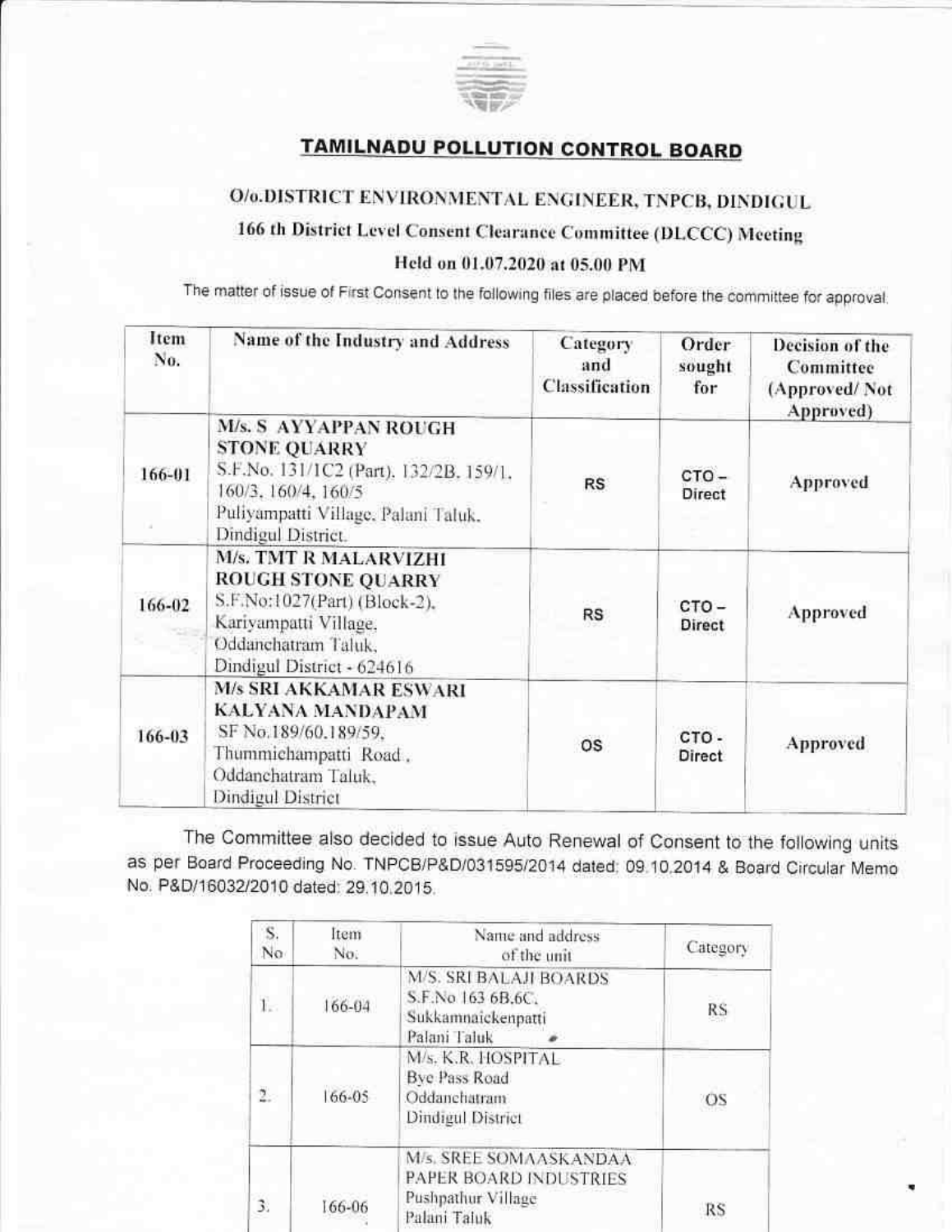| 4. | 166-07     | M/s. NANDHINI SHELL<br>CHARCOAL MANUFACTURES<br>352/1.354/1 Kollapatty Village<br>Vedasandur Taluk<br>Dindigul District | <b>RS</b> |
|----|------------|-------------------------------------------------------------------------------------------------------------------------|-----------|
| 5. | 166-08     | M/s. ABT INDUSTRIES LTD<br>TC Palayam Chilling Centre<br>Kariyampatti<br>Oddanchatram Taluk                             | GS.       |
| 6. | 166-9      | M/s. S.V.S. HOSPITAL<br>379/1-B 379/1-B-2<br>Batlagundu<br>Nilakottai Taluk<br>Dindigul District                        | OS        |
| 7. | $166 - 10$ | M/s. KSE LTD DAIRY PLANT<br>S.F.No 802/1, 802/2<br>Thalayuthu<br>Palani Taluk - 624 618                                 | <b>RS</b> |
| 8. | $166 - 11$ | M/s. KSE LTD DAIRY DIVISION<br>Ice Cream Packing Unit<br>S.F.No 802/1, 802/2<br>Thalayuthu Village<br>Palani Taluk      | GS        |

AEE-II/TNPCB/DGL

 $\bigotimes_{\mathsf{I}}\mathsf{Lnz} \xrightarrow{\mathsf{all}} \overline{\mathsf{07}}\overline{\mathsf{I}}\mathsf{1}\mathsf{0}\mathsf{2}\mathsf{3}\mathsf{0}$ Convenor

 $2020$ Chairman

AEE-I/TNPCB/DGL

District Level Consent Clearance Committee Dindigul District.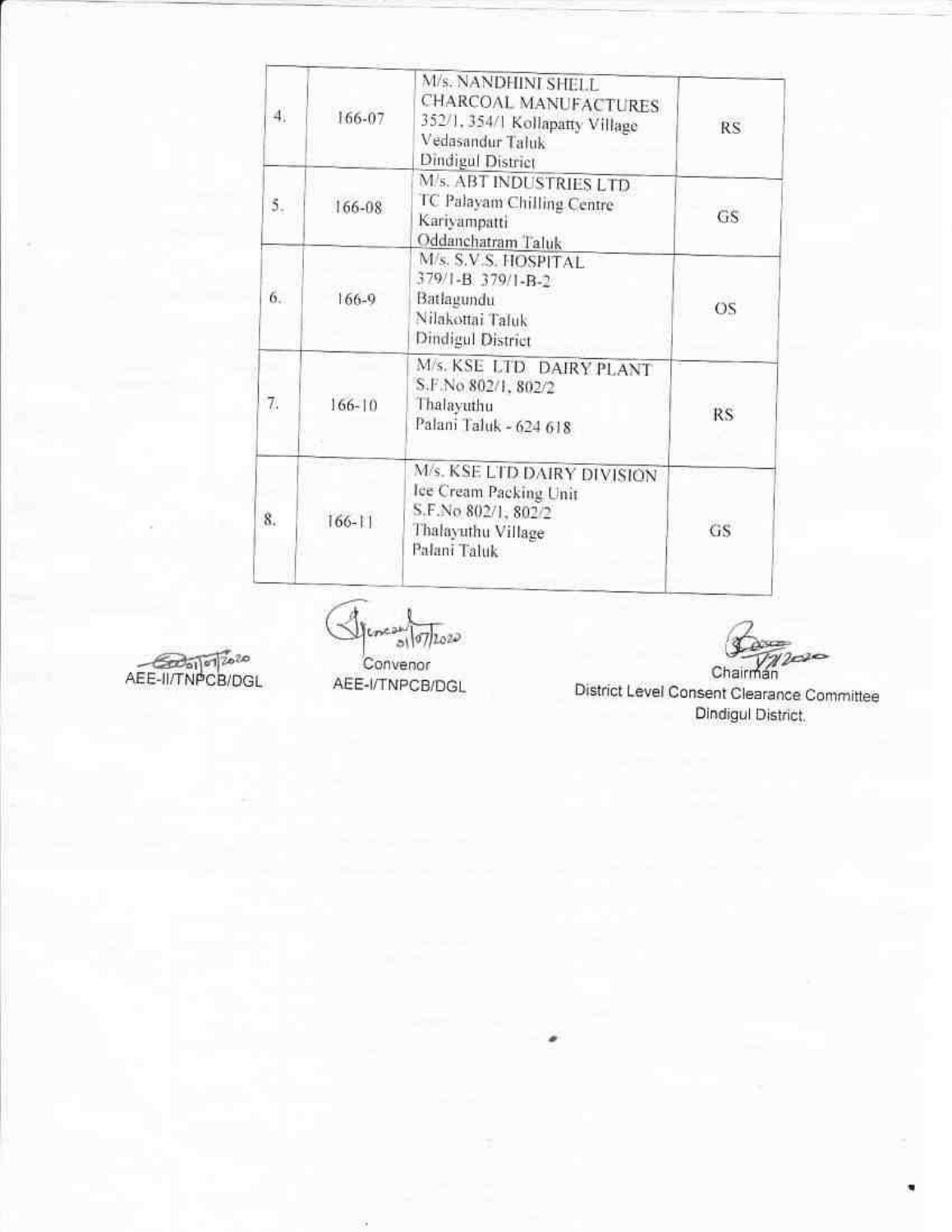

### **TAMILNADU POLLUTION CONTROL BOARD**

#### O/o. DISTRICT ENVIRONMENTAL ENGINEER, TNPCB, DINDIGUL

#### 167th District Level Consent Clearance Committee (DLCCC) Meeting

Held on 17.07.2020 at 05.00 PM

The matter of issue of First Consent to the following files are placed before the committee for approval.

| Item<br>No. | Name of the Industry and Address                                                                                                                                                                                                                                          | Category<br>and<br><b>Classification</b> | Order<br>sought<br>for | Decision of the<br>Committee<br>(Approved/Not<br>Approved) |
|-------------|---------------------------------------------------------------------------------------------------------------------------------------------------------------------------------------------------------------------------------------------------------------------------|------------------------------------------|------------------------|------------------------------------------------------------|
| 167-01      | <b>M/S. K P RAVICHANDRAN ROUGH</b><br><b>STONE QUARRY.</b><br>S.F.No.20(P) (Block-2).<br>Appanoothu Village,<br>Oddanchatram Taluk,<br>Dindigul District 624617,                                                                                                          | <b>RS</b>                                | CTO-<br>Direct         | Approved                                                   |
| 167-02      | M/s. K S GOVINDARAJ ROUGH<br><b>STONE QUARRY</b><br>S.F.No:20(Part)Block-1,<br>Appanoothu Village,<br>Oddanchatram Taluk.<br>Dindigul District., 624617.                                                                                                                  | <b>RS</b>                                | CTO-<br>Direct         | <b>Approved</b>                                            |
| 167-03      | <b>M/s. SRI SIVASELVI TEX</b><br>18/4, Dasaripatti,<br>Oddanchatram Taluk.<br>DINDIGUL, 624614,                                                                                                                                                                           | GS.                                      | CTE-<br>New:           | Approved                                                   |
| $167 - 04$  | M/s. Sri Saravana M Sand.<br>S.F.No. 239/2.<br>Kuthilupai Village,<br>Oddanchatram Taluk,<br>Dindigul District.                                                                                                                                                           | OS                                       | CTO-<br>Direct         | Approved                                                   |
| $167 - 05$  | M/s. T V SUNDRAM IYENGAR AND<br>SONS PVT LTD.<br>SF.No. 1918-1D1, 1918-1D2, 1918-<br>1D3, 1918-1D4, 1918-1D5, 1918-2B,<br>1919-3A, 1919-3B, 1919-3C, 1940-1,<br>1940-2, 1940-3, 1940-4, 1940-5,<br>$1941 - 2$<br>Madurai Salem NH 4 Road<br>Thadikombu, Dindigul District | OS.                                      | CTO-<br>Direct         | Approved                                                   |
| 167-06      | M/s. DSL PALACE<br>S.F.No: 371/3A.<br>Kanavai patti road,<br>Nilakottai Taluk,<br>Dindigul District.                                                                                                                                                                      | OS                                       | CTE-<br>New            | Approved                                                   |
| 167-07      | M/s. UNIVERSAL BLUE METALS<br>INDIA PVT LTD,<br>S.F.No.354/1, 2, 5, 7, 8, 9,                                                                                                                                                                                              | OS.                                      | CTO-<br>Direct         | Approved                                                   |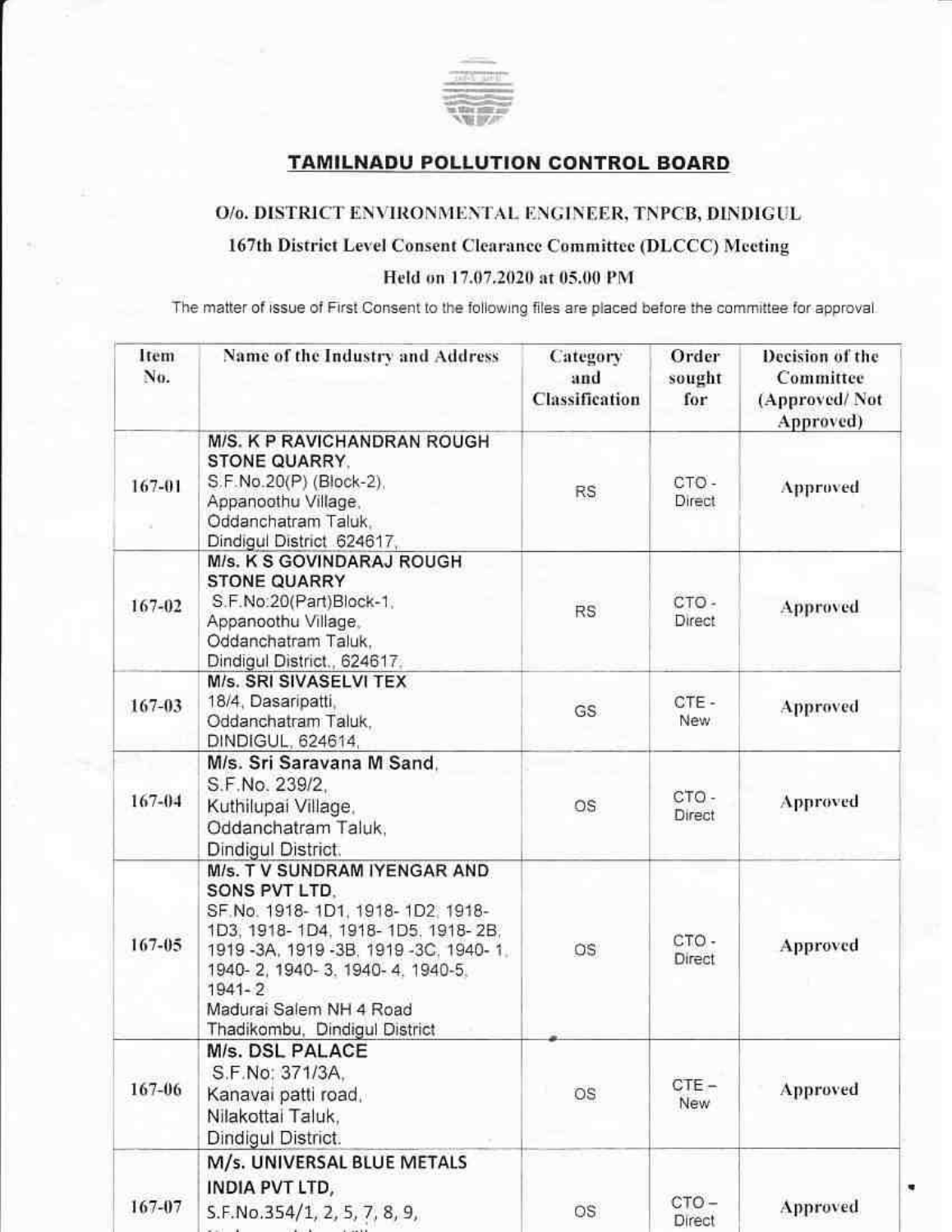| 167-08     | M/s. DURAI PUSHPAM MAHAL.<br>Old SF, No.412 A/3, New SF No.1287/16,<br>Vathalagundu Village.<br>Nilakottai Taluk.<br>Dindigul District | <b>OS</b> | $CTO -$<br>Direct    | Approved |
|------------|----------------------------------------------------------------------------------------------------------------------------------------|-----------|----------------------|----------|
| 167-09     | <b>M/s. MOHANA PLASTICS</b><br>S.F.No.136/1B2.<br>Pillalyarnatham Village.<br>Athoor Taluk.<br>Dindigul District - 624002.             | OS.       | $CTO -$<br>After CTE | Approved |
| $167 - 10$ | M/s. SRI BALA ABIRAMI CLINIC<br>335/1B, Dindigul Town,<br>Dindigul Taluk,<br>Dindigul District., 624001                                | <b>OS</b> | CTO-<br>Direct       | Approved |

The Committee also decided to issue Auto Renewal of Consent to the following units as per Board Proceeding No. TNPCB/P&D/031595/2014 dated: 09.10.2014 & Board Circular Memo No. P&D/16032/2010 dated: 29.10.2015.

| S.<br>No       | Item<br>No. | Name and address<br>of the unit                                                                                       | Category |
|----------------|-------------|-----------------------------------------------------------------------------------------------------------------------|----------|
| 1.             | $167 - 11$  | M/s. R.K. GUT CLINIC<br>S.F.No 336.<br>Chettinaickenpatty Village<br>Dindigul west Taluk<br>Dindigul District 624 001 | OS       |
| $\mathfrak{D}$ | $167 - 12$  | M/s. VASAN HEALTH CARE P<br>LTD<br>3A/6 Railway Station Road<br>Near Ganesh Theatre<br>Dindigul                       | OS       |

from 07/2020  $17$ Convenor

AEE-II/TNPCB/DGL

Chairman

District Level Consent Clearance Committee Dindigul District.

AEE-I/TNPCB/DGL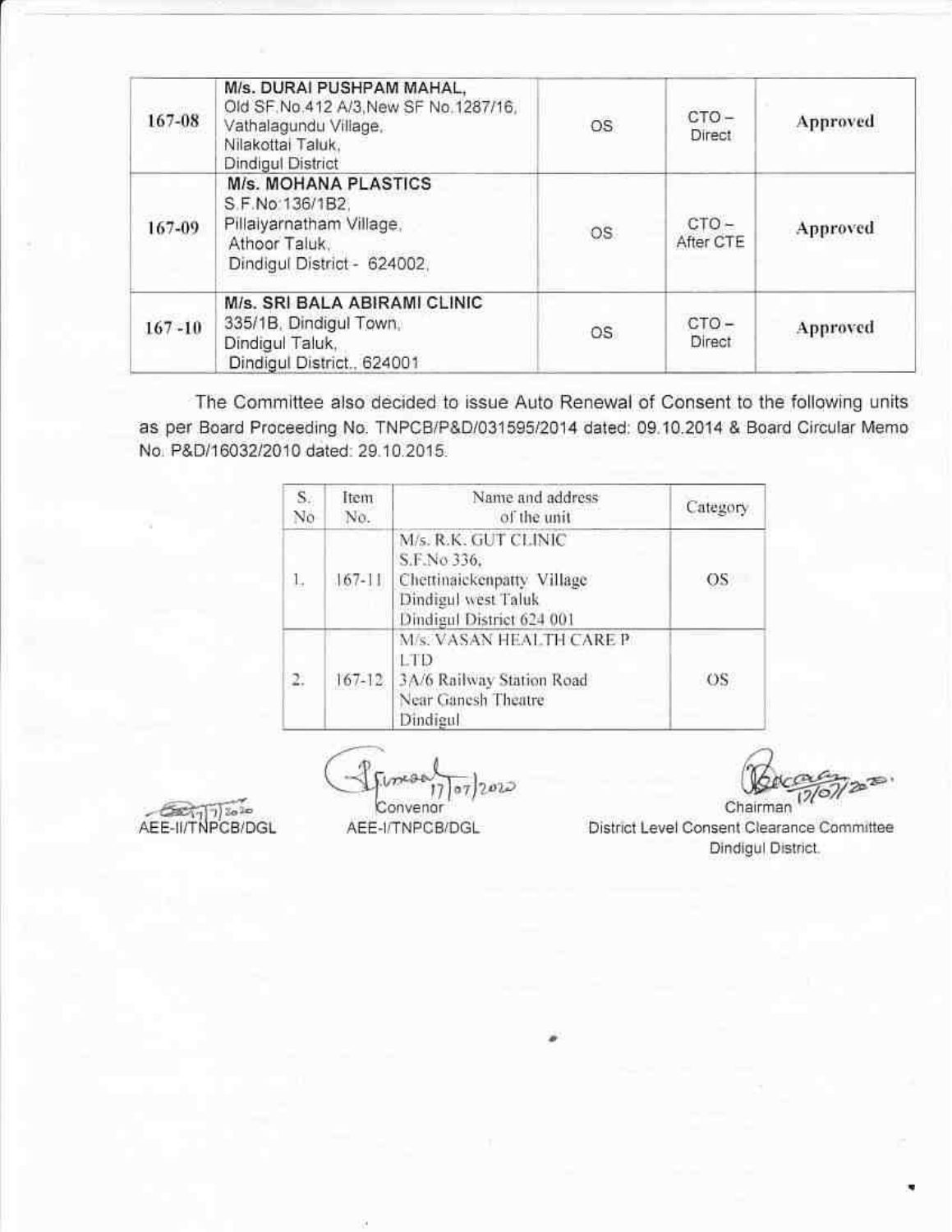

## TAMILNADU POLLUTION CONTROL BOARD

#### O/o. DISTRICT ENVIRONMENTAL ENGINEER, TNPCB, DINDIGUL

### 168th District Level Consent Clearance Committee (DLCCC) Meeting

#### Held on 30.07.2020 at 05.00 PM

The matter of issue of First Consent to the following files are placed before the committee for approval

| Item<br>No. | Name of the Industry and Address                                                                                                                   | Category<br>and<br><b>Classification</b> | Order<br>sought<br>for | Decision of the<br>Committee<br>(Approved/Not)<br>Approved) |
|-------------|----------------------------------------------------------------------------------------------------------------------------------------------------|------------------------------------------|------------------------|-------------------------------------------------------------|
| 168-01      | <b>M/s. KNR Constructions Limited</b><br>Wet Mix plant<br>S.F.No. 130 (P),<br>Puliampatti Village,<br>Palani Taluk, Dindigul District              | GS                                       | CTO-<br><b>Direct</b>  | Approved                                                    |
| 168-02      | <b>M/s. KNR Construction Limited</b><br>Ready mix concrete plant,<br>S.F.No. 130 (P),<br>Puliyampatti Village,<br>Palani Taluk, Dindigul District  | GS                                       | CTO-<br><b>Direct</b>  | Approved                                                    |
| 168-03      | <b>M/s KNR Constructions Limited</b><br>Hot Mix Plant,<br>SF.No. 129/2, 130(P),<br>Puliampatti Village,<br>Palani Taluk, Dindigul District         | OS                                       | CTE-<br>New            | Approved                                                    |
| 168-04      | M/s. Aadith Blue Metals M Sand<br>unit<br>S.F.No.381/2A1,<br>New No.381/2A1A, 381/3,<br>Kolumankondan Village,<br>Palani Taluk, Dindigul District. | <b>OS</b>                                | CTO-<br><b>Direct</b>  | Approved                                                    |
| 168-05      | <b>M/s. SRIRAM SAW MILL</b><br>S.F.No:435/1A1,<br>Kallimandayam Village,<br>Oddanchanthiram Taluk,<br><b>Dindigul District</b>                     | GS                                       | CTO-<br>Direct         | Approved                                                    |

The Committee also decided to issue Auto, Renewal of Consent to the following units as per Board Proceeding No. TNPCB/P&D/03159512014 dated: 09.10.2014 & Board Circular Memo No. P&D/16032/2010 dated: 29.10.2015.

| S. | Item | Name and address                                                                                                   | Category  |
|----|------|--------------------------------------------------------------------------------------------------------------------|-----------|
| No | No.  | of the unit                                                                                                        |           |
|    |      | M/s. RAAJ POLY CLINIC<br>S.F.No 2A/2,<br>168-06 Sivagiripatty Village<br>Palani Taluk,<br><b>Dindigul District</b> | <b>OS</b> |